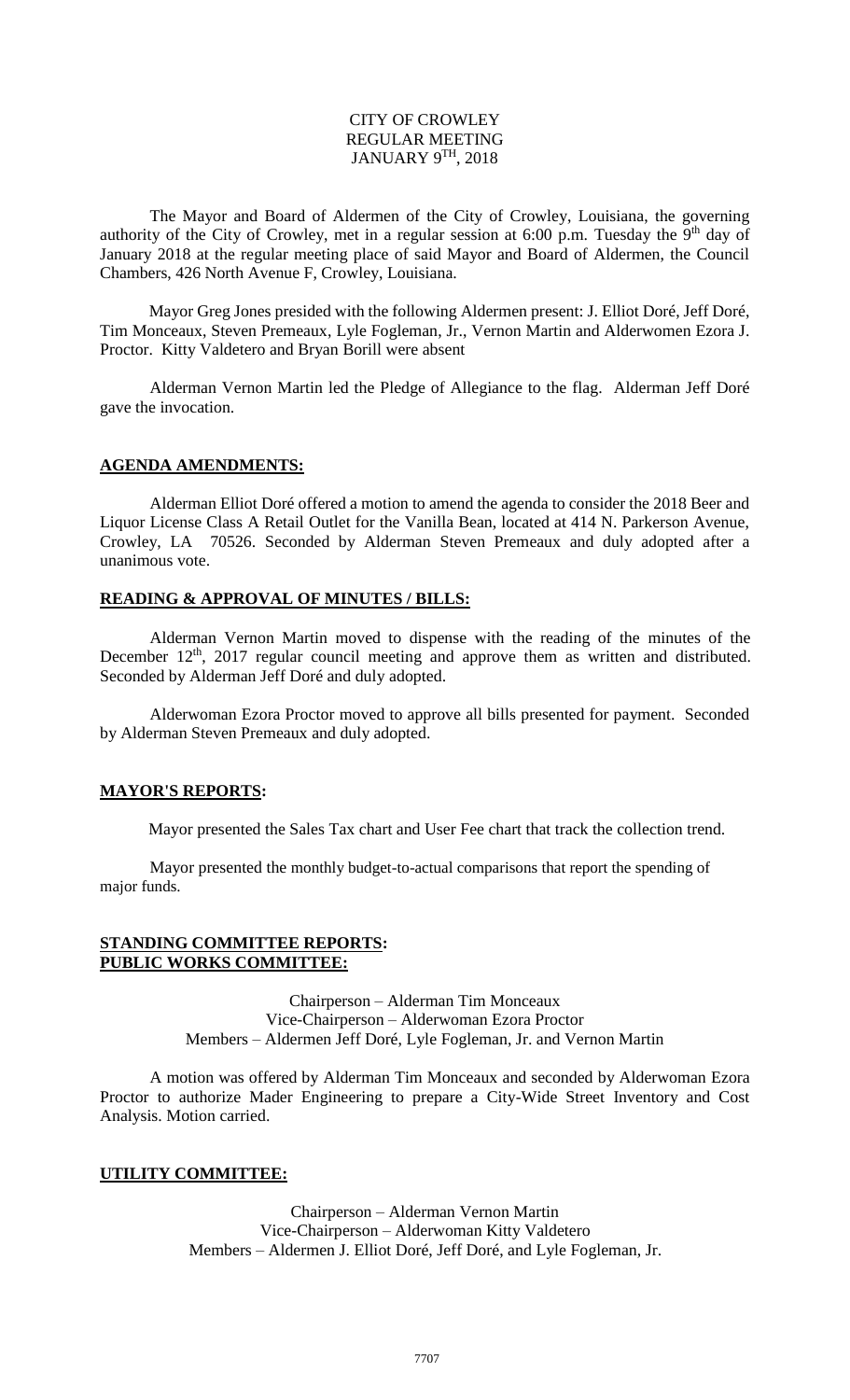A motion was offered by Alderman Vernon Martin and seconded by Alderman Elliot Doré to approve Partial Payment Estimate No. 13 to Cecil Perry Improvements, LLC in the amount \$281,187.21 for "Restoration of the Rock Filter at the Waste Water Treatment Facility". Motion carried.

### **PUBLIC SAFETY COMMITTEE:**

Chairperson – Alderman Lyle Fogleman, Jr. Vice-Chairperson – Alderman Bryan Borill Members – Aldermen Vernon Martin, Tim Monceaux and Steven Premeaux

A motion was offered by Alderman Lyle Fogleman and seconded by Alderman Elliot Doré to authorize the city attorney to prepare resolution to introduce ordinance for consideration of four way stops on West Third and Avenue B and West Fourth Street and Avenue B. Motion carried.

A motion was offered by Alderman Lyle Fogleman and seconded by Alderman Steven Premeaux to approve the following 2018 beer and liquor license renewals:

| 1. | Rice Palace, Inc.<br>Rice Palace, Inc.<br>2015 N. Cherokee Dr.             | 2018 Class B Retail Package Beer Permit<br>2018 Class B Retail Package Liquor Permit |
|----|----------------------------------------------------------------------------|--------------------------------------------------------------------------------------|
| 2. | Silver Overseas, Inc.<br><b>Rice City Chevron</b><br>530 N. Eastern Avenue | 2018 Class B Retail Package Beer Permit<br>2018 Class B Retail Package Liquor Permit |
| 3. | The Vanilla Bean<br>414 N Parkerson Avenue<br>Motion Carried.              | 2018 Class A Retail Outlet Beer Permit<br>2018 Class A Retail Outlet Liquor Permit   |

# **ZONING & ANNEXATION COMMITTEE:**

Chairperson – Alderwoman Kitty Valdetero Vice-Chairperson – Alderman Vernon Martin Members – Aldermen Bryan Borill, J. Elliot Doré and Steven Premeaux

A motion was offered by Alderman Vernon Martin and seconded by Alderman Jeff Doré to accept the Planning Commission recommendation for approval of a Variance for fence height of additional 24" for a masonry fence and location within 35-foot setback located at 220 Glenwood Avenue described as Lot 19 Clark Place S/D Ext #1 owned by Terry Osborne. Motion carried.

### **ORDINANCE:**

The following ordinance was offered by Alderman Elliot Doré and seconded by Steven Premeaux, and adopted.

> AN ORDINANCE GRANTING A NON-EXCLUSIVE FRANCHISE, THE RIGHT AND PRIVILEGE TO LOUISIANA WATER COMPANY ("LAWCO"), ITS SUCCESSORS AND ASSIGNS FOR A PERIOD OF FIFTEEN (15) YEARS BEGINNING JANUARY 11, 2018, FOR THE CONSTRUCTION, MAINTENANCE AND OPERATION OF WATER UTILITIES AND/OR WATER TRANSMISSION AND DISTRIBUTION SYSTEMS IN, THROUGH AND ACROSS THE CITY OF CROWLEY, LOUISIANA, AND FOR THE USE OF STREETS, ALLEYS AND PUBLIC PLACES WITHIN THE LIMITS OF SAID MUNICIPALITY AS SAME MAY BE NOW OR HEREAFTER LAWFULLY EXIST; TO PROVIDE FOR THE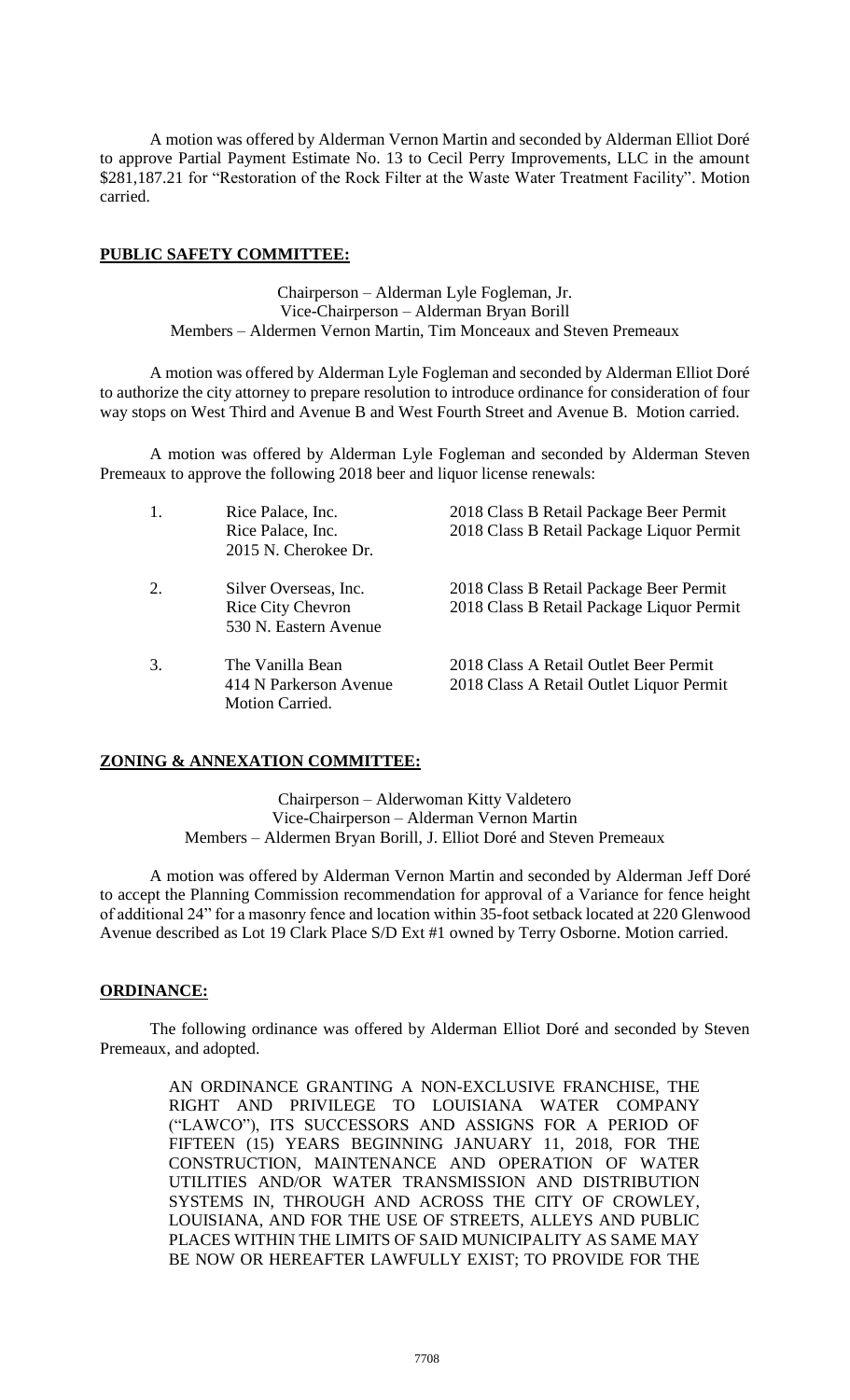## PROVISIONS THEREOF TO BE SEVERABLE; TO REPEAL ALL ORDINANCES OR PARTS OF ORDINANCES INCONSISTENT THERETO OR IN CONFLICT THEREWITH; AND TO PROVIDE FOR ALL OTHER MATTERS RELATIVE OR PERTAINING THERETO.

WHEREAS, a non-exclusive franchise to construct, maintain and operate a water utility system in the City of Crowley granted to LAWCO will expire on January 11, 2018; and

WHEREAS, LAWCO has requested a non-exclusive franchise be granted by the City of Crowley for a period of fifteen (15) years and that at the end of the 15-year term, the said franchise may be extended for an additional five (5) years upon determination by the Board of Aldermen of the City of Crowley that LAWCO has complied with all the terms of the agreement; and

WHEREAS, the Mayor and Board of Aldermen find that it is in the best interest of the City of Crowley and the citizens to grant a non-exclusive franchise to operate and maintain a water utility system within the corporate limits; and

WHEREAS, the Mayor and Board of Aldermen desire to grant a non-exclusive franchise to LAWCO subject to the terms, limitations and conditions provided for herein; and

WHEREAS, this ordinance was duly introduced and notice of this ordinance and of the public hearing having been published; and

WHEREAS, a public hearing having been held in accordance with law on the  $12<sup>th</sup>$  day of December 2017, at 6:00 o'clock p.m. in the Council Chambers, 2nd Floor, Criminal Justice Building, 426 North Avenue F, Crowley, Louisiana; and

WHEREAS, LAWCO has requested changes to the ordinance including the term of fifteen (15) years with the authority to extend same for an additional five (5) years and the Board of Aldermen agreed to same;

NOW THEREFORE BE IT ORDAINED BY THE MAYOR AND BOARD OF ALDERMEN OF THE CITY OF CROWLEY, ACADIA PARISH, LOUISIANA, IN REGULAR SESSION DULY CONVENED THAT:

SECTION 1: That Louisiana Water Company, hereinafter designated as "LAWCO", a Louisiana Corporation domiciled and doing business in the State of Louisiana, its successors and assigns, be and it is hereby granted the right, privilege and franchise of producing and/or otherwise acquiring, transmitting, distributing and selling water to said municipality and the inhabitants thereof, with right, authority and privilege to construct, maintain and operate in, along and upon the present and future streets, alleys, bridges and public ways and places of said municipality, lines with all necessary appurtenances for the purpose of supplying and/or selling water to the said municipality and the inhabitants thereof.

SECTION 2: That LAWCO, its successors and assigns, shall at all times maintain its water transmission and distribution systems in good condition, shall comply with all reasonable safety regulations in the operation therefor, shall maintain water in sufficient amount and pressure at all times to give adequate service commensurate with the demands thereof, shall comply with all reasonable safety practices in the operation thereof, shall protect and save harmless the City from all claims and damages due to its negligence or its failure to comply with any obligations of this Franchise. The said LAWCO, its successors or assigns shall extend said water transmission and distribution systems from time to time as may be necessary to the end that the said municipality and the inhabitants thereof shall be given adequate service, commensurate with the demands therefor, provided the estimated earnings from any required extensions shall be sufficient to pay the cost of service therefrom, including depreciation and a fair return on the property used and useful in providing such service.

SECTION 3: That all construction done and/or excavations made by LAWCO in connection with its water distribution system shall be performed under the provisions and regulations of Chapter 13, Article 2 of the Code of Ordinances of the City of Crowley and other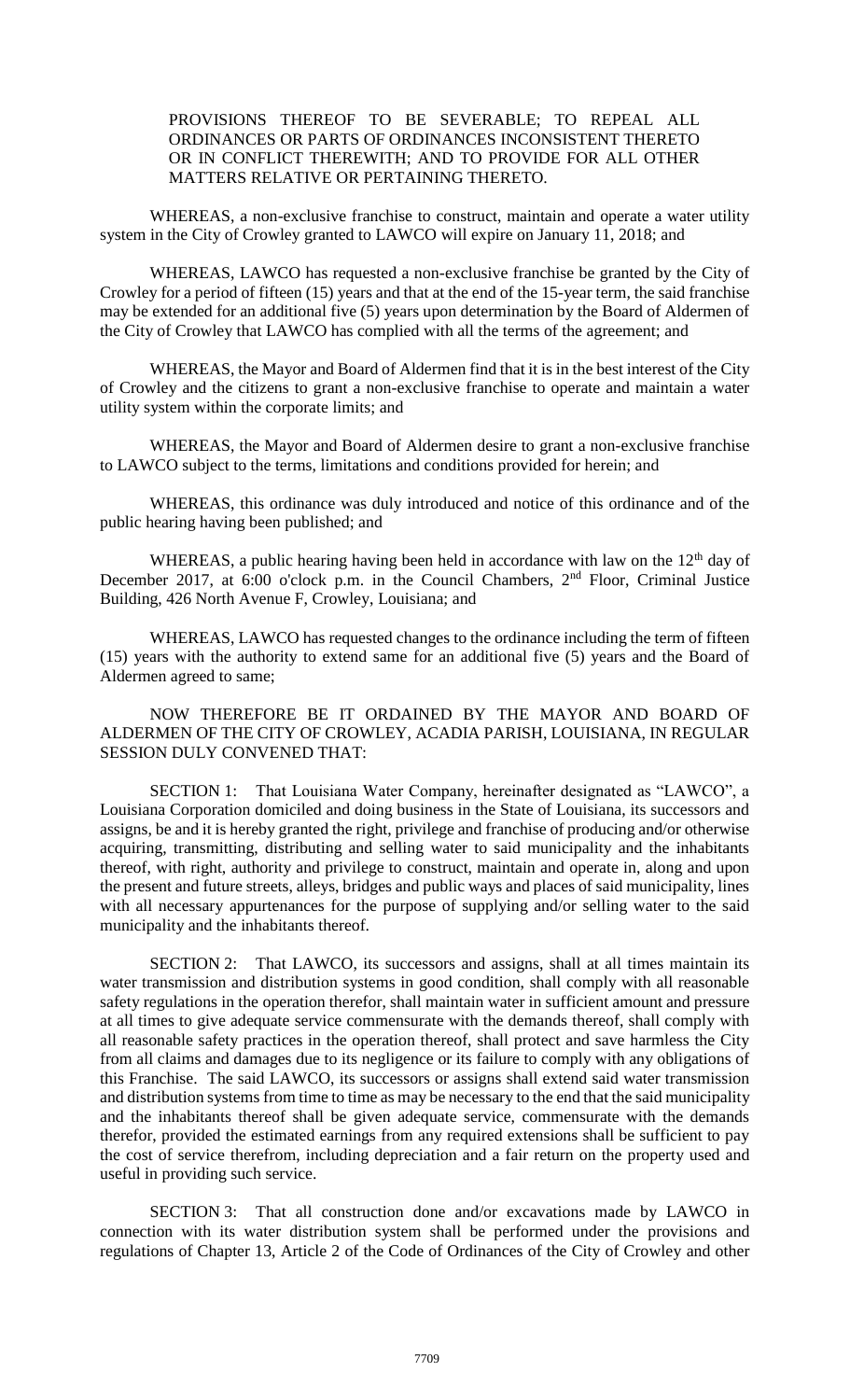regulations and guidelines of the City of Crowley subject to inspection by the municipal engineer and City Inspector. LAWCO shall without undue delay and a minimum of inconvenience to the public, restore to their former condition any sidewalks, streets, roads, bridges, alleys and other public places caused by the construction or maintenance of said distribution system.

SECTION 4: That LAWCO, it successors and assigns shall have the right to formulate and publish rules and regulations under which service will be furnished, subject to the approval of the legally constituted authorities having jurisdiction over such matters which regulations may provide for the payment on or before a specified day each month for all services furnished for the preceding month with the right to disconnect and discontinue service to all delinquents. Nothing herein contained shall be construed however as imposing any liability whatever on municipality for any acts or omissions of LAWCO resulting from any rules or regulations it may hereafter promulgate as a result hereof even though same may have been approved by municipality.

SECTION 5: LAWCO agrees that it will from and after the effective date hereof, remit on a quarterly basis a franchise tax to the City of Crowley which shall equal four (4%) percent of the gross water service revenues realized from metered sales during the preceding quarter to water customers located within the corporate limits of the City of Crowley. This franchise tax shall be in lieu of any and all other excise and/or gross receipts taxes.

SECTION 6: The franchise and the rights, authorities and privileges herein granted are not exclusive and are granted for a period of fifteen (15) years beginning January 11, 2018. At the end of the 15-year term, said franchise may be extended for an additional five (5) years upon determination by the Board of Aldermen of the City of Crowley that LAWCO has complied with all the terms, conditions and requirements of the agreement and the laws and regulations of the State of Louisiana during the initial term of the agreement.

SECTION 7: If any provision, part, word, section, subsection, sentence, clause or phrase of this ordinance should be held invalid by a court of competent jurisdiction, such decision shall not affect the validity of the remaining portions or other provisions of this ordinance and do hereby declare the provisions hereof to be severable, then in that event, only that particular provision, part, word, section, subsection, sentence, clause or phrase shall be deemed unconstitutional or invalid and the remaining provisions, parts, words, sections, subsections, sentences, clauses and phrases will not be affected and shall continue in full force and effect:

SECTION 8: All ordinance or parts of ordinances inconsistent with or in conflict herewith be and the same are hereby repealed.

SECTION 9: The ordinance shall become effective January 11, 2018.

THUS DONE, SIGNED AND ADOPTED in regular session duly convened on this the  $9<sup>th</sup>$ day of January 2018, at Crowley, Acadia Parish, Louisiana, at which a quorum was present and acting throughout, after a roll call vote as follows:

YEAS: Elliot Doré, Jeff Doré, Tim Monceaux, Steven Premeaux, Lyle Fogleman, Jr., Vernon Martin and Alderwomen Ezora J. Proctor

NAYS: None

ABSENT: Bryan Borill and Kitty Valdetero

\_\_\_\_\_\_\_\_\_\_\_\_\_\_\_\_\_\_\_\_\_\_\_\_\_\_\_\_\_\_\_\_\_\_\_ GREG A. JONES, MAYOR

ATTEST:

\_\_\_\_\_\_\_\_\_\_\_\_\_\_\_\_\_\_\_\_\_\_\_\_\_\_\_\_\_\_\_ ERIN S. CRADEUR, CITY CLERK